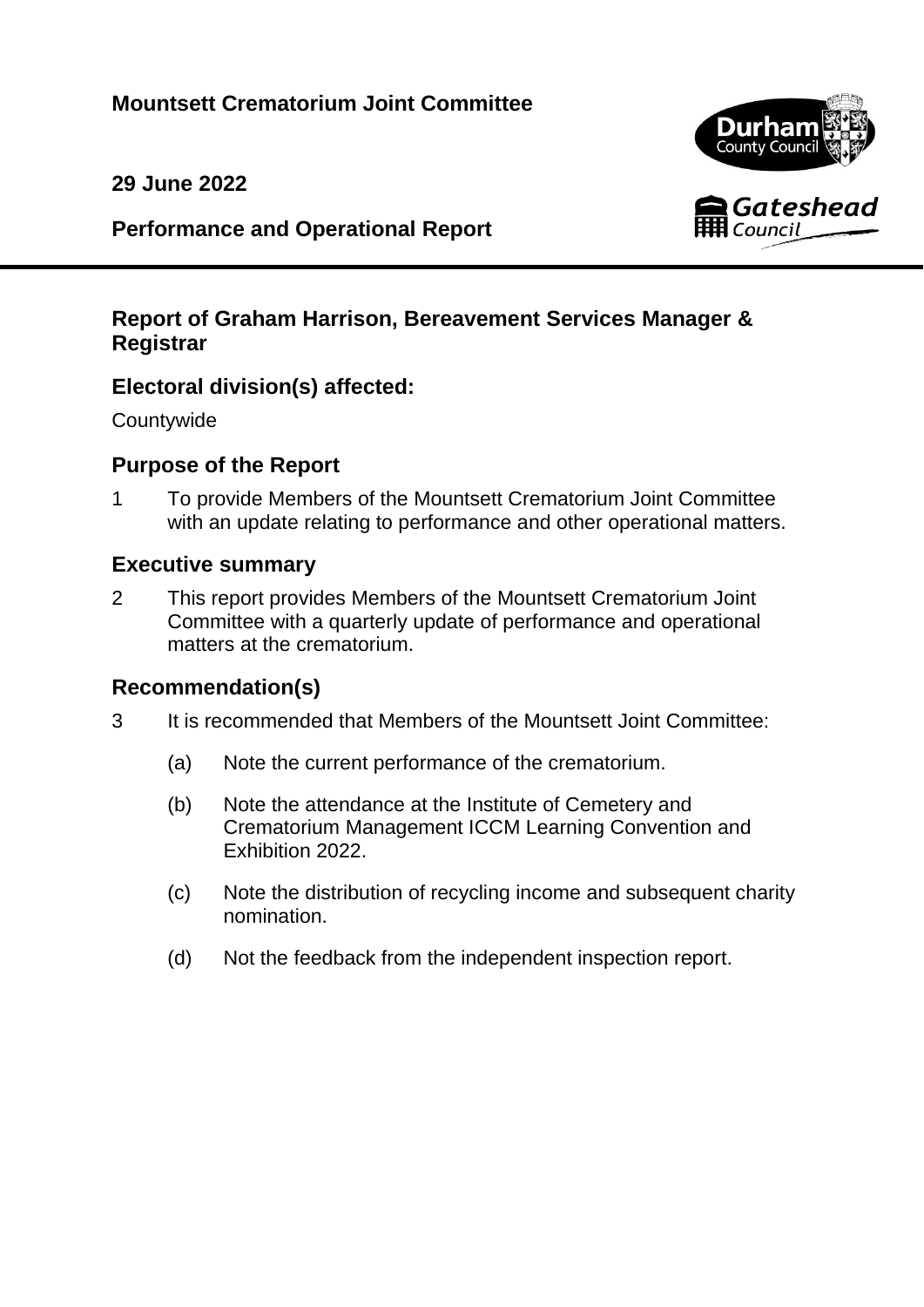## **Background**

4 Update reports relating to performance and other operational matters are presented to the Mountsett Crematorium Joint Committee on a quarterly basis.

## **Performance Update - Number of Cremations**

5. The table below provides details of the number of cremations for the period 1 April 2022 to 31 May 2022 inclusive, with comparative data in the same periods last year:

|              | 2021/22 | 2022/23 | Change |
|--------------|---------|---------|--------|
| April        | 128     | 119     | У      |
| May          | 95      | 127     | +32    |
| <b>TOTAL</b> | 223     | 246     | ⊦ 23   |

 $* =$  Non-Viable Foetus (NVF)  $* =$  Stillborns (STs)  $* * =$  Body parts

6. There were 246 cremations undertaken during the period 1 April 2022 to 31 May 2022, compared to 223 in the comparable period last year, an increase of 23.

The profile of where families came from can be seen below:

| Gateshead           | 60  |
|---------------------|-----|
| Durham              | 143 |
| <b>Outside Area</b> | 43  |
| Total               | 246 |

## **Memorials**

7. The table below outlines the number and value of the memorials sold in the period April to May 2022 compared to the same period the previous year.

|                        | (Apr - May) 2021/22 |               | (Apr – May) 2022/23 |               |       |
|------------------------|---------------------|---------------|---------------------|---------------|-------|
|                        |                     | <b>Number</b> |                     | <b>Number</b> |       |
| Large Plaques          |                     |               | 804                 |               | 402   |
| <b>Small Plaques</b>   | 10                  |               | 2,610               |               | 1,566 |
| <b>Memorial Leaves</b> |                     |               | 600                 |               | 600   |
| Total                  | 18                  |               | 4,014               | 13            | 2,568 |

8. In overall terms the number and value of memorials sold of 13 / £2,568, compared to 18 / £4,014 in the same period last year shows a decrease of 5 memorials sold and £1,446 income.

## **Institute of Cemetery and Crematorium Management ICCM Learning Convention and Exhibition 2022**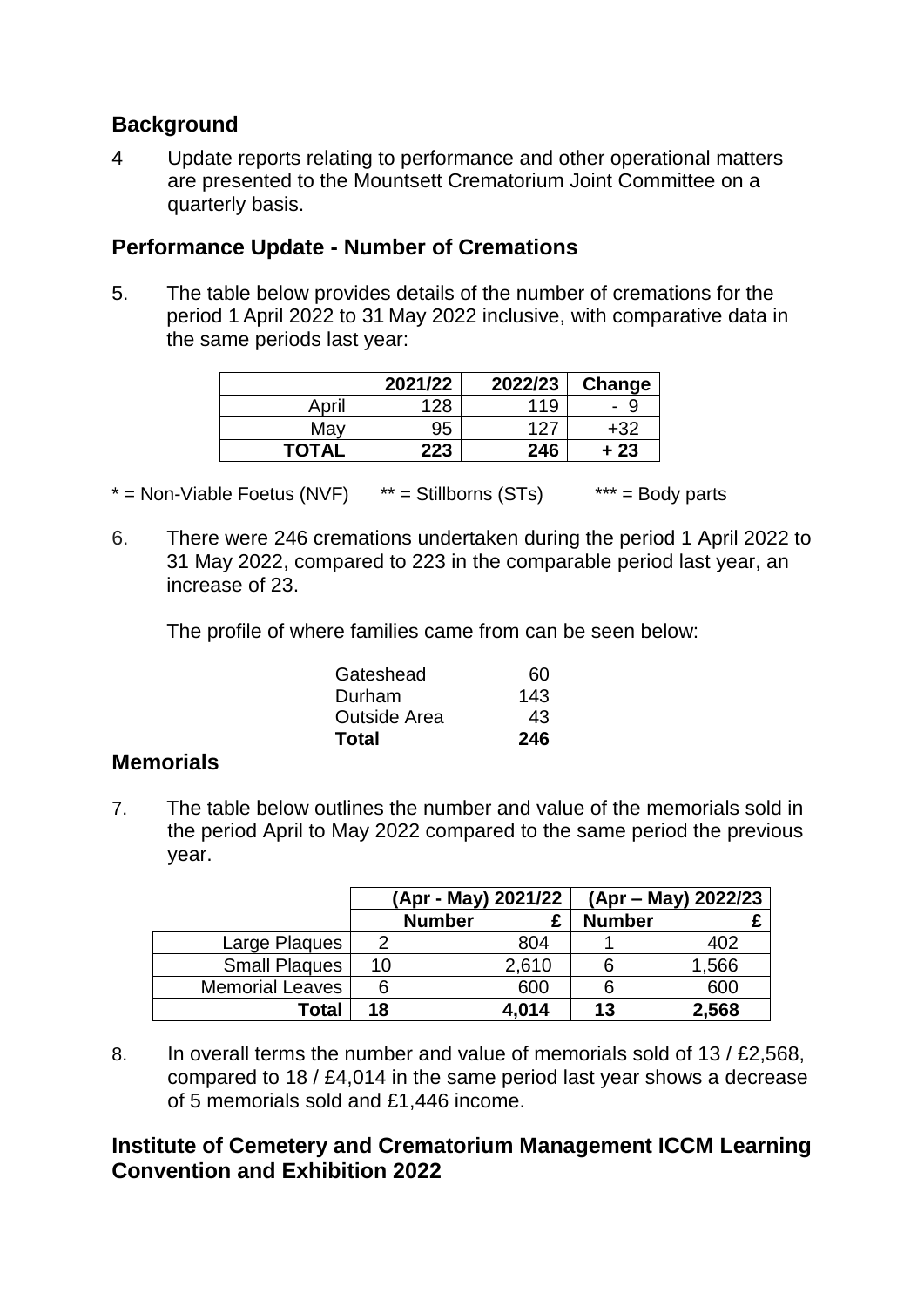9. As in previous years, the necessary arrangements will be made for representation at the Institute of Cemetery and Crematorium Management ICCM Learning Convention and Exhibition which is to be held at Chesford Grange Hotel, near Kenilworth from 26 to 28 September 2022. It is proposed that the Bereavement Services Manager and the Chair attend this conference as representatives of the Mountsett Crematorium Joint Committee.

## **Recycling of Metals Scheme**

10. Extra funds from collections in 2021 has resulted in the next round of nominations being made available with a closing date of 1 July 2022, therefore we have nominated Children's Cancer North.

## **Mountsett Cremator Replacement**

- 11. Members may recall that a decision was made to appoint a company to carry out an independent inspection of the new cremator replacement installation.
- 12. This work was undertaken during 2021/22 with a company who specialises in the development and construction of crematoria, cemeteries and consultancy to the Bereavement Services sector.
- 13. Attached at Appendix 2 is the full report for Members information.
- 14. In summary, the decision to replace the former cremators at Mountsett only 18 months after installation was a sensible and necessary one given the companies demise.

**Contact:** Graham Harrison, Tel: 03000 265606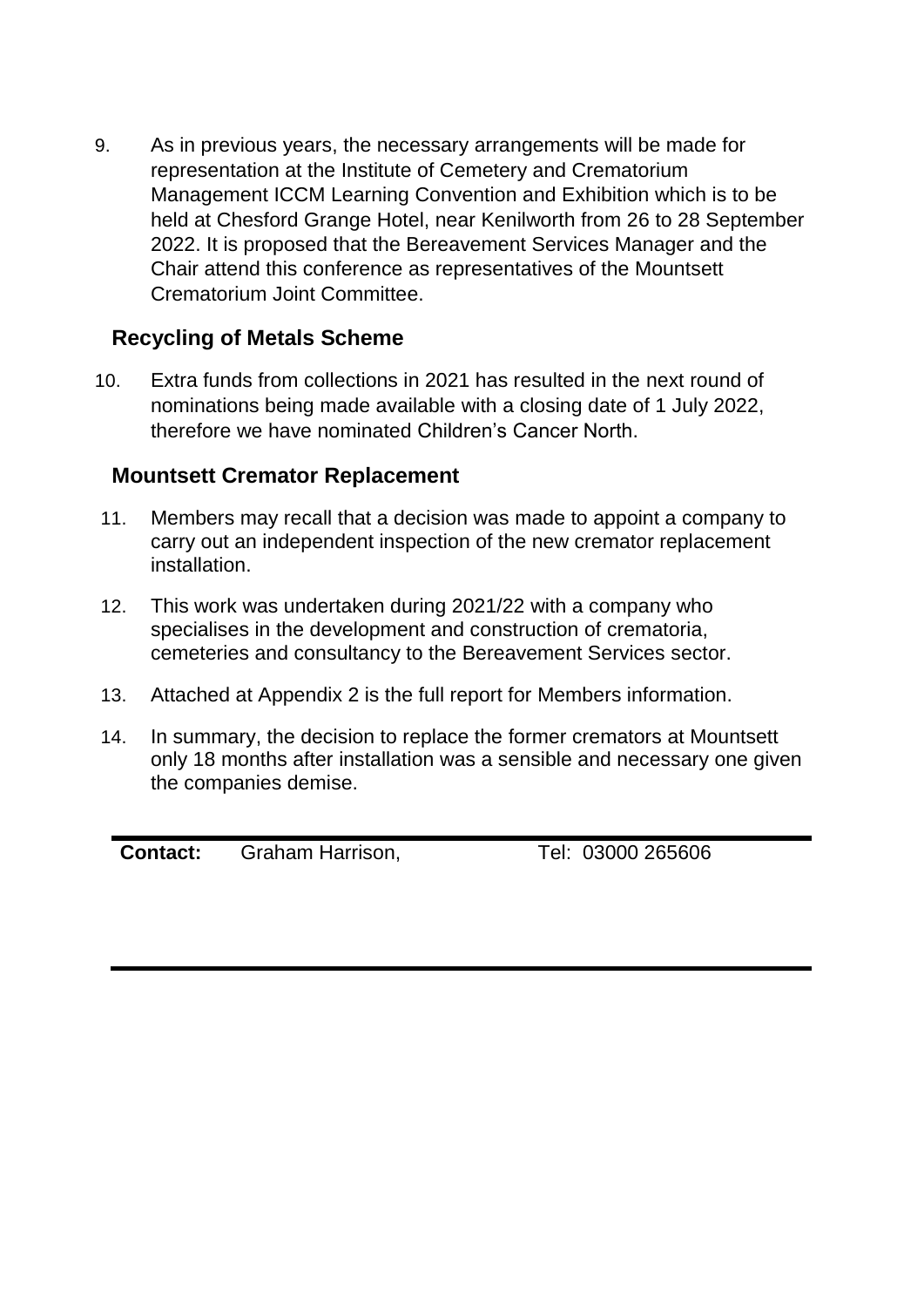# **Appendix 1: Implications**

#### **Legal Implications**

As outlined in the report.

#### **Finance**

As identified in the report.

#### **Consultation**

None, however, Officers of Gateshead Council were provided with a copy of the report and given opportunity to comment/raise any detailed questions on the content of the report in advance of circulation to members of the Mountsett Crematorium.

# **Equality and Diversity / Public Sector Equality Duty**

There are no implications

#### **Human Rights**

There are no implications

#### **Crime and Disorder**

There are no implications

## **Staffing**

As identified in the report.

#### **Accommodation**

There are no implications

#### **Risk**

There are no implications

#### **Procurement**

There are no implications

## **Climate Change**

There are no implications